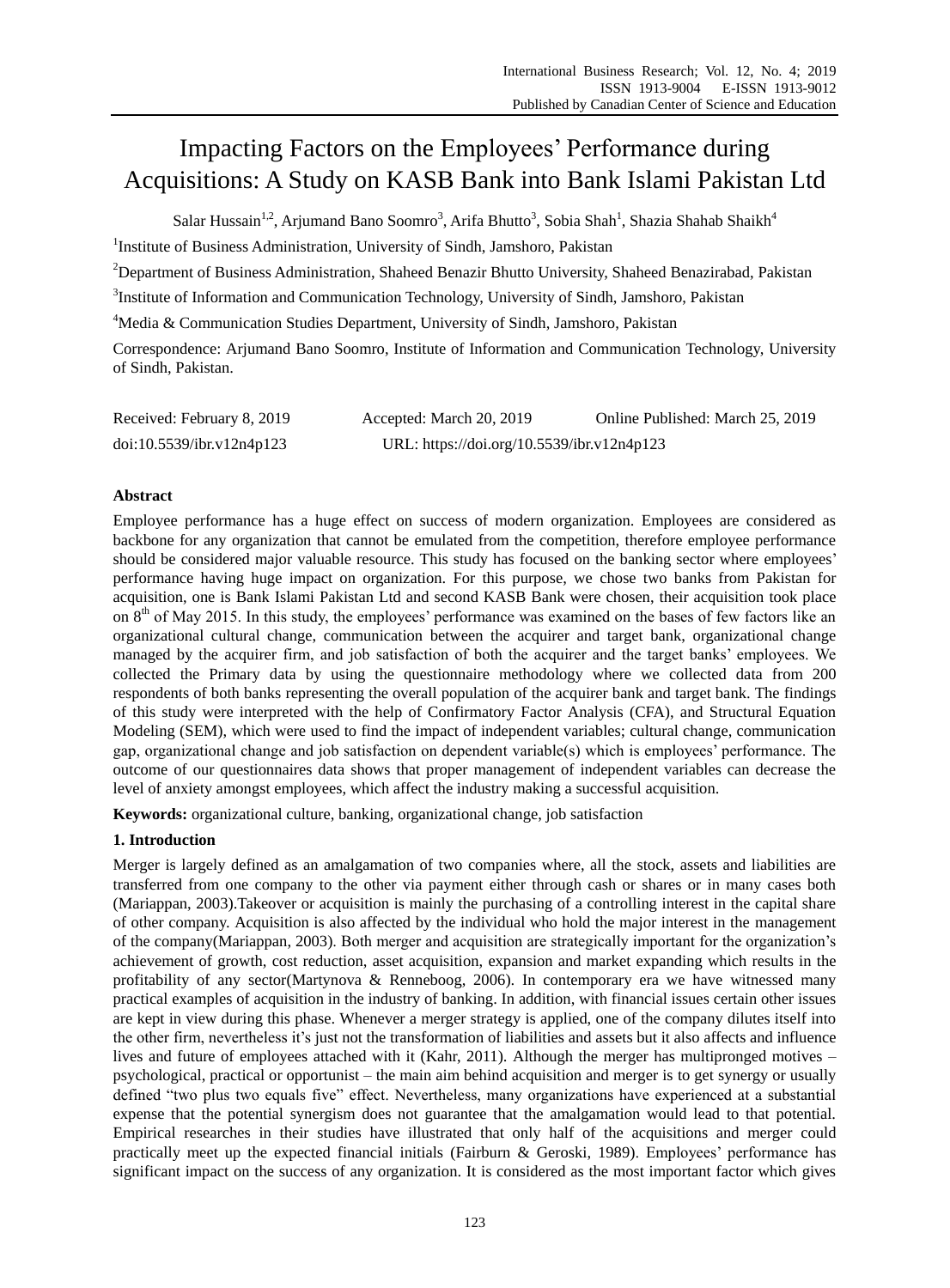the direct contact between employees and the customers. As an asset that cannot be imitated by the competition, companies put great emphasis into achieving high level of employee performance to gain a resource advantage [\(Anitha, 2014\)](#page-5-4).The recent growing trend has witnessed that the amalgamation is carried out to achieve benefits, thus enhancing profitability and competency. This strategy is also being practiced and adopted in Pakistan. Since 1998, a large number of acquisitions have reportedly taken place in Pakistan, where more than 50% have been carried out only in financial domain [\(Tauseef & Nishat, 2014\)](#page-6-0).

This study has been focused on the variables which are the major cause for decreasing the employees' performance during the acquisitions phase leading towards reduced organizational performance, includes the culture of acquired and target firm, change management process, communication gap leading towards "us and them syndrome", and job satisfaction associated with number of sub variables such as ambiguity of job role, job security, reward and appraisal system, and empowerment. Factors with respect to human resources in mergers and acquisitions acknowledged that there are some common mergers famous include uncertainty, fears related to job stress, job insecurity, job role changes, remuneration changes, changes in job empowerment. Researchers recommend that these stressors must be given extreme care before, during, and after the acquisition phase [\(Schweiger & Ivancevich, 1985\)](#page-6-1). Failure of cultures of merged companies locally as well as internationally may make consolidation of culture strategy difficult. As the process of acquisition of two companies starts, teams need to be built from both acquirer firm and target firms to bridge communication among the acquired and acquired firms. Teams need to set repeated meetings with the middle managers and junior level staff so that it can make an ease to complete the acquisition phase [\(Mariappan, 2003\)](#page-5-0).

The purpose of this research is to understand how management and employees of organization deals with the fears related with the organizational change due to the acquisitions of two different organizations, how cross cultures are managed, how to cope with communication gap to avoid ambiguity, and finally what role an organization play to satisfy the employees. The key objective of this research is presented in bullets form below.

- To find the relation between organizational changes caused due to acquisitions on employees" performance.
- To find the association between cross culture and employees' performance.
- To find the impact of communication on employees' performance.
- To find the influence of job satisfaction on employees' performance.

Complexity theory has been emerged in the field of natural sciences, particularly in the field of the evolutionary biology, supporting the evolution theory of Darwin. Further, the complexity theory has also raised interest in the other fields as well such as, strategic management, computational sciences and in the studies of organizations. In organizational studies, it views organization as the "complex adaptive systems" (CAS), which is adapted by the environment. This CAS have several important characteristics including factors related to cultural change, changes in the environment/organization, adoptability to effectively communicate and employees" job satisfaction [\(Anderson, 1999;](#page-5-5) [Mitleton-Kelly, 2003\)](#page-5-6). In this regard, the synergy of the firm"s resources and the organizational and individual knowledge promotes a research orientation on the issues related to the human factors in terms of employees' performance and their post-acquisition performance.

## **2. Research Background**

There are various classifications of terms like Merger, takeover, amalgamation and acquisition provided by different authors. Most of the time these terminologies are used synonymously but few writers make differentiation among them [\(Weston, Chung, & Hoag, 1990\)](#page-6-2). The factions supporting the merger strategy and its practical application term it to be ethical as it widely benefits the society. Such an argument try to contend that merger activity is efficient and beneficial for shareholders of both the target firm and the acquiring [\(Chase, Burns,](#page-5-7)  [& Claypool, 1997\)](#page-5-7). Both Acquisition and Merger are used by the various organizations to meet the dynamic issues of the business environment. Such an approach is argued to be highly identical form of the corporate development [\(Abbas, Hunjra, Azam, Ijaz, & Zahid, 2014\)](#page-5-8). Acquisition and merger are considered to a form to corporate finance and corporate strategy which deals with the amalgamation of various companies and entities, which helps in the rapid growth of any enterprise in its sector and origin location or in a novel sector or location without formation of subsidiary or usage of Joint Venture [\(Gaughan, 2010\)](#page-5-9).

Orre and Malmstrom in their paper – "How a merger in the operational combination stage affects employee motivation" – They examined and observed the behavior of employee"s motivational level taking the case of two private firms from Sweden which was in the phase of merger leading towards the merger of combination of operations. Also, with the help of quantitative study they found the relation between employees" motivation and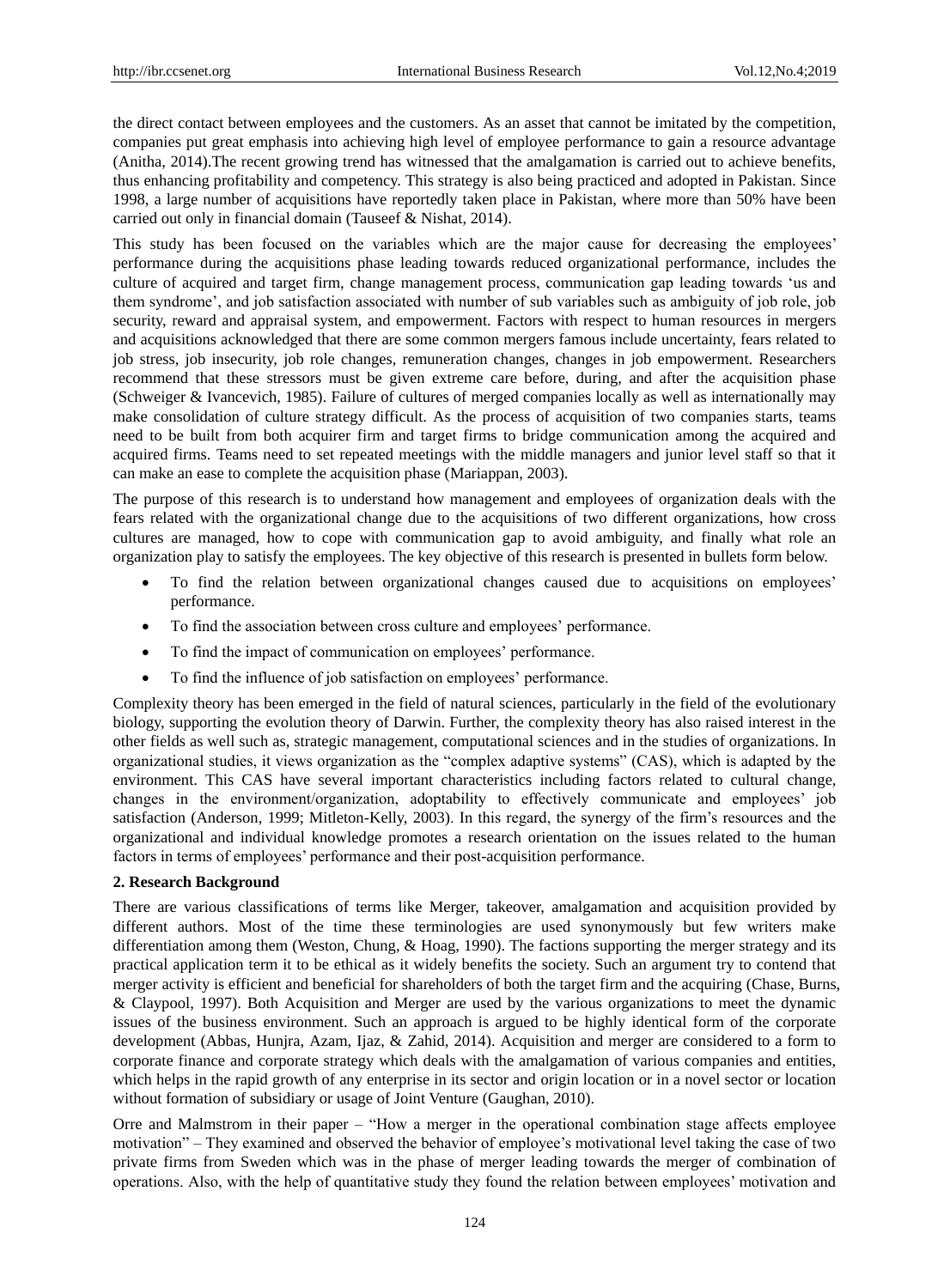satisfaction with respect to the approaches of merger variables including, work role conflict, cross culture issues and social obligations. In the contemporary era, the firms and companies utilize the surplus funds to acquire other firms and companies. Such firms can have identical business lines to enhance product range or for the increment of their shares. Acquisition is a sort of situation, where a company buys any other company to enhance the efficiency through any central proficiency of the acquired company [\(Orre & Malmström, 2010\)](#page-6-3). The financial implications of merger are highly essential and at the other hand the people associated with the issue of merger are also equally important. The employees of the obtained firm become very much careful and also are aggravated by the unsteadiness and hesitation caused by the commencement of the merger [\(Lin & Wei, 2006\)](#page-5-10).

Tensions, stress and resistances arises in employees when they are forced to leave their previous organizational culture and are forced to adopt culture of the acquirer firm which has acquired the target firm after the phase of acquisition [\(Elsass & Veiga, 1994\)](#page-5-11). If Employees dislike and resist to culture change may result in employees become mismatch and hectic to the management and other organization members creating an inter-group clash between the employees and management of both the acquirer and target firm. This type of culture can lead towards a major obstacle to successful merger because of this inter-group clash. Employees resistant to culture change could affect their working approach and their commitment toward management and thus generating a crash culture. Therefore, such a culture of crash could become a major hurdle in the way if effective merger through impairing of inter-group clash (Buono & Bowditch, 1989).

The prevailing definitions of culture mainly deals and focus on the shared belief of the members of an organization. Though most of the time it is believed that the organizations have a monolithic culture but in many case the firms has many patterns which affect behavioral pattern among the workforce in organization [\(Sathe,](#page-6-4)  [1985\)](#page-6-4). The multiple subcultures are divided as functional, occupational, geographical or product line and such subculture might be orthogonal, enhancing or can even counter one another [\(Sathe, 1985\)](#page-6-4). According to many authors culture of an organization can be taken as independent variable during acquisitions phase to differentiate culture between organizational practices and managerial style [\(Bhagat & McQuaid, 1982\)](#page-5-12). Although peter and waterman in their research suggest that fit between culture and strategy is an important element in organizational effectiveness. Culture is also been utilized to illustrate organizational success stories. Even many researchers suggest in their researches that fit between strategy and culture is an important component in the effective functionality of the organization. For the study of merger, the culture has been used as a variable which is presumed to affect the application of the strategic decision or as an element of the strategy. Many of the researches and studies have tried to locate the elements that influence the accomplishment of mergers as the strategy for alternative to notify essentiality for many elusive problems [\(Marks, 1982\)](#page-5-13).

However, few of earlier studies have suggested that the managements should not communicate with the employees realistically during the mergers and acquisitions. Such recommendations have been suggested owing to effect of such communication which can instigate inter-competition or may force employees to leave the organization than adopting the new planned changes [\(Ivancevich, Schweiger, & Power, 1987\)](#page-5-14). Somehow, an identical research in different area has generated empirical support that communication is a vital part of acquisitions and mergers and it also provided theoretical justification for the benefits of communication. It's necessary that the company"s vision is plainly communicated to the newly formed organization and also the future prospects and plans must be clearly communicated. Adoption of change is essential as it has a reasonable benefit over their competition [\(Want, 2003\)](#page-6-5).

In recent past, the merger process has developed to be a key strategic option for organizations. Even the business leaders perceive that mergers have capability to stimulate the profitability of organizations and contribute in business reinstatement [\(Budhwar, Varma, & Katou, 2009\)](#page-5-15). It has been an established fact that merger helps the organization and equips it with capable tools to accomplish and achieve competitive advantage. This can be only true if the merger process is in accordance with the plan [\(Tanure, Cançado, Duarte, & Muÿlder, 2009](#page-6-6) ).Job satisfaction and organizational assurance are widely known forecasters of income goals and absenteeism of the employees [\(Mor Barak, Nissly, & Levin, 2001\)](#page-6-7). The Job satisfaction learning endures to come out and the result are frequently valued for financial and humanistic benefits [\(Worrell, 2004\)](#page-6-8). Uncertainty and ambiguity in any organization can be defined as the appropriateness of information accessible to the members of organization the situation of unambiguous are considered by understanding and having knowledge of the causal relation between the action and their possible outcomes. There are four categories of ambiguities which surface during mergers. The external conditions instigate Environmental ambiguity, the uncertainties about official linkage and prearranged relationships, Cultural ambiguity is related to the informal relationship and the undefined patterns of interaction and role ambiguity relating to concerns about the effect of merger on individuals with respect to their work relations and roles. Uncertainty holds a fundamental place in the decision making as assumptions are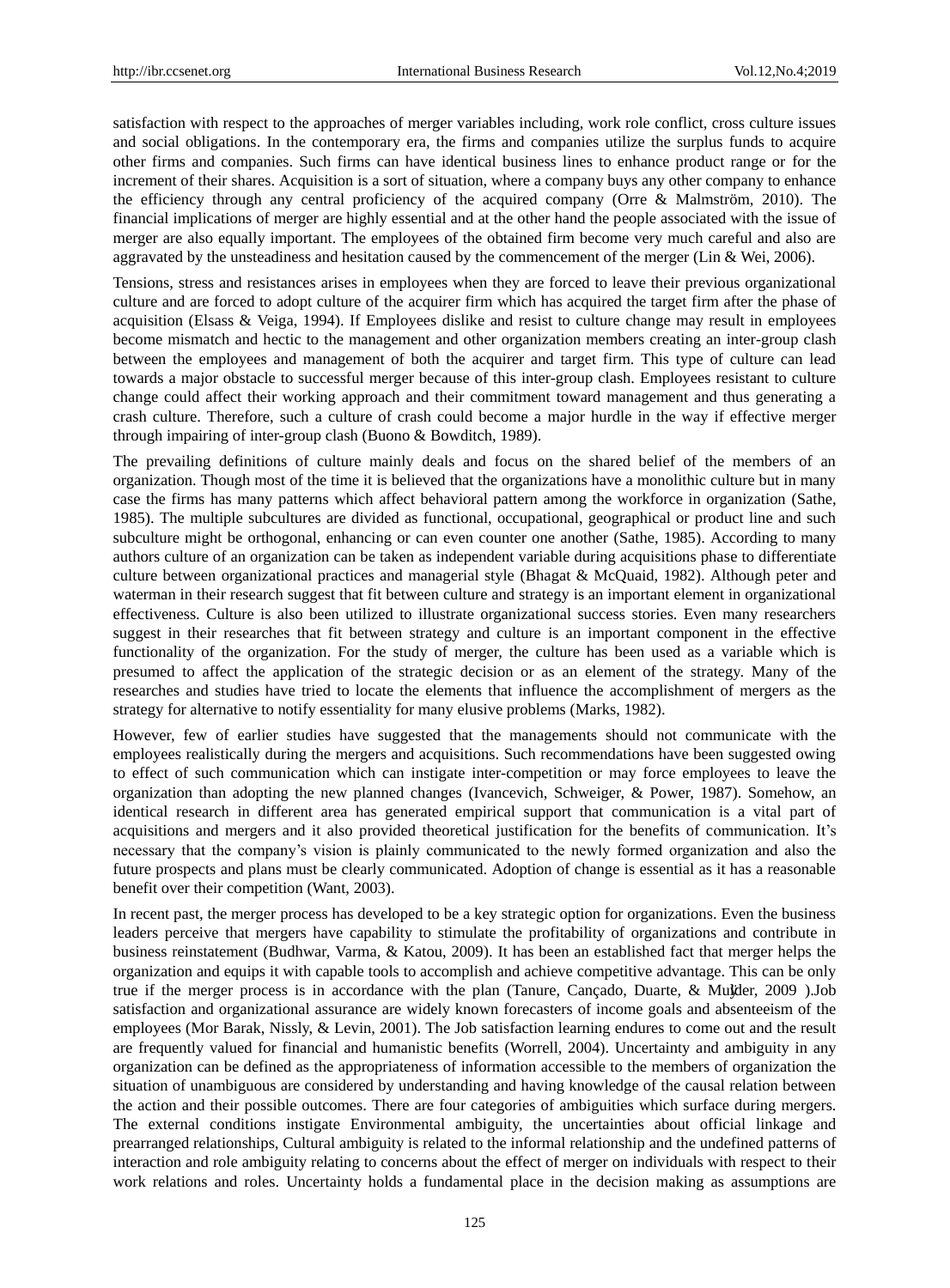needed to be sketched for the future which remains uncertain.

The outcome of this research will be helpful for the HR department of Bank Islami to tackle with the difficulties which are facing after the merger phase. Due to limited time period and lack of resources this research has been specified to only one merger between KASB Bank and Bank Islami as well as this research has been limited to only HR factor it can be diversified to wealth effects and market expansion also. Research can be prolonged by selecting more organizations as well as selecting any other sector.

The research can be useful for the organization which are in process of merger phase and data will be helpful to them to find out strategies that can be helpful to avoid complication of culture difference issues, communication gap issues, how change can be managed, and what type of techniques should be used to satisfy the employees of bidder and acquirer firm. It can also be helpful for the HR personals, policy makers and students who want to carry out further research on this topic.

## **3. Research Methodology**

This study was quantitative, and survey based. Population for the study was employees of the target Bank (KASB) and acquirer bank (Bank Islami). Different branches in Karachi of both banks (KASB & Bank Islami) were selected to complete the research work in which survey approach was used by the researcher to obtain data from the employees of both the Banks. This study was based on the organizational study, so convenience sampling was selected to collect data from participants in whom 200 employees were selected out of which 165 respondents completed the survey. Mohammad and fellows [\(Mohammad, Quoquab Habib, & Zakaria, 2010\)](#page-6-9) in their paper explains that convenience sampling is best alternative rather than statistically-based probability in organizational based study as it helps for the hypothetical based generalization of the data. Collected data was analyzed with help of Structural equation model and conformity factor analysis to find the impact of independent variable on the dependent variables with help of AMOS in SPSS.

## **4. Results and Discussions**

## *4.1 Reliability*

The internal reliability / consistency between different variables were computed through the Cranach's alpha (see Table 1). Nunnally (1967) suggested that minimum alpha of 0.6 meets your requirements for research. As Cranach"s alpha in this data which has been gathered with the help of questionnaire is .850 for 18 items of 5 variables, which is acceptable as well as reliable for further findings. Here valid population is 165 as few respondents missed some questions which they do not want to respond, or it may be involuntarily left blank by them while attempting questionnaire.

Table 1. Reliability Statistics

| .<br>пліа | 151 |
|-----------|-----|
|           |     |

## *4.2 Confirmatory Factor Analysis*

Confirmatory Factor Analysis in AMOS in SPSS has been applied to interpret the significance of model here data interprets that CMIN/DF is 1.329 which is between 1 to 3 and GFI is 0.900 and according to AMOS model .90 or above it is acceptable while CFI is .927 and statistically above 0.90 is significant while RMSE should be less than 0.08 and here data interprets that it is 0.45 which means that model is significant and it can interpret the data (see Table 2).

Table 2. CFA statistics

| Term           | Values |
|----------------|--------|
| <b>CMIN/DF</b> | 1.329  |
| GFI            | .900   |
| CFI            | .927   |
| <b>RMSEA</b>   | .045   |
|                |        |

*4.3 Structural Equation Model*

Structural equation model in AMOS interprets the impact of independent variable on dependent variable and that can be interpreted with the results of P value in Table 3.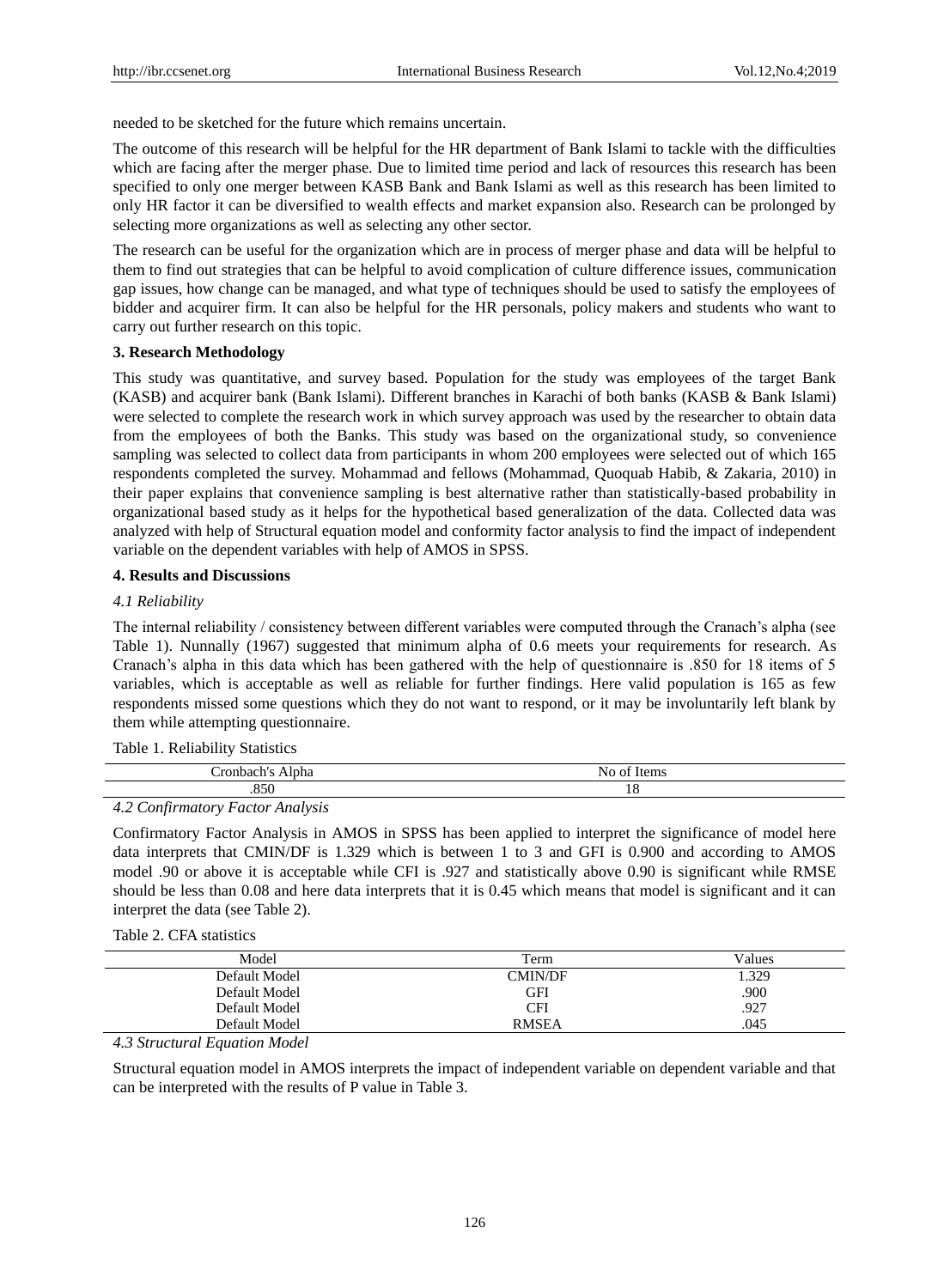| Table 3. Regression Weights: (Group number 1 - Default model) |  |  |  |
|---------------------------------------------------------------|--|--|--|
|                                                               |  |  |  |

|             | Estimate |      |         |      |  |
|-------------|----------|------|---------|------|--|
| MEQ--- CLQ  | $-.182$  | .920 | $-.198$ |      |  |
| MEQ--- COMQ | $-.613$  | .905 | $-.677$ | .498 |  |
| MEQ--- CMQ  | .730     | .681 | 1.072   | .284 |  |
| MEO--- SFO  | 135      | .783 | .450    | .147 |  |
|             |          |      |         |      |  |

## *Hypothesis 1:*

H1a: There is a relationship between cross Culture and employees" performance.

H1o: There is no relationship between cross Culture and employees' performance.

The Table 3 shows the P value for organizational culture and employees' performance is 0.843 which is greater than 0.05 so it means that researcher has failed to reject null hypothesis so there is no impact of organization culture on employees' performance.

## *Hypothesis 2:*

H2a: There is an association between organization change process and employees' performance.

H2o: There is no association between organization change process and employees" performance.

P value for organizational change process and employees" performance is 0.284 which is greater than 0.05 so it means that researcher has failed to reject null hypothesis so there is no impact of organization change process on employees" performance.

#### *Hypothesis 3:*

H3a: There is an impact of job satisfaction on employees' performance.

H3o: There is no impact of job satisfaction on employees' performance.

In Table 3, P value for job satisfaction and employees' performance is 0.284 which is greater than 0.05 so it means that researcher has failed to reject null hypothesis so there is no impact of organization culture on employees' performance.

## *Hypothesis 4:*

H4a: There is a relation between communication gap and employees' performance.

H4o: There is no relation between communication gap and employees' performance.

P value for organizational change process and employees" performance in SEM is 0.284 which is greater than 0.05 so it means that researcher has failed to reject null hypothesis so there is no impact of organization change process on employees" performance.

#### **5. Conclusion**

Pakistani banking industry have experienced many mergers and acquisitions in past ten years and most of these mergers have caused due to capital requirements, extension in network, and closing of the foreign banks operations in Pakistan. This study selected for two such banks in which KASB bank was imposed moratorium by state bank of Pakistan on cause of not able to meet capital requirements while second was the Bank Islami Pakistan Ltd, a growing Islamic Bank. This study focused on the acquisition impact on employees' performance in terms of organizational cultural change, Communication issues between acquirer and target employees, Change Management by the acquired firm, and satisfaction level amongst the employees; the employees of acquirer as well as targeted firm. The results justify that in process of acquisition if the acquirer firm does not pay attention to these variables than it cannot lead towards a successful merger and also can lead towards failure and closure of the business. Acquisition between the KASB bank and Bank Islami has succeeded as the acquirer firm gave proper attention to these variables to overcome the employees"stress and ultimately their performance. Although the main cause can be the rumors in the market regarding the closure of KASB bank leading towards employees' job insecurity, ultimately announcement regarding acquisitions was a relief for the employees of KASB bank that acquirer will acquire assets as well as their employees while only top management will be changed.

#### *5.1 Recommendations*

The process of bank to merge or acquire with other banks involves huge amount of capital, careful analysis of assets as well as the employees" perceptive of own and target banks to make the merger or acquisition a smooth and successful process. Findings of this study recommend that management must pay attention to the following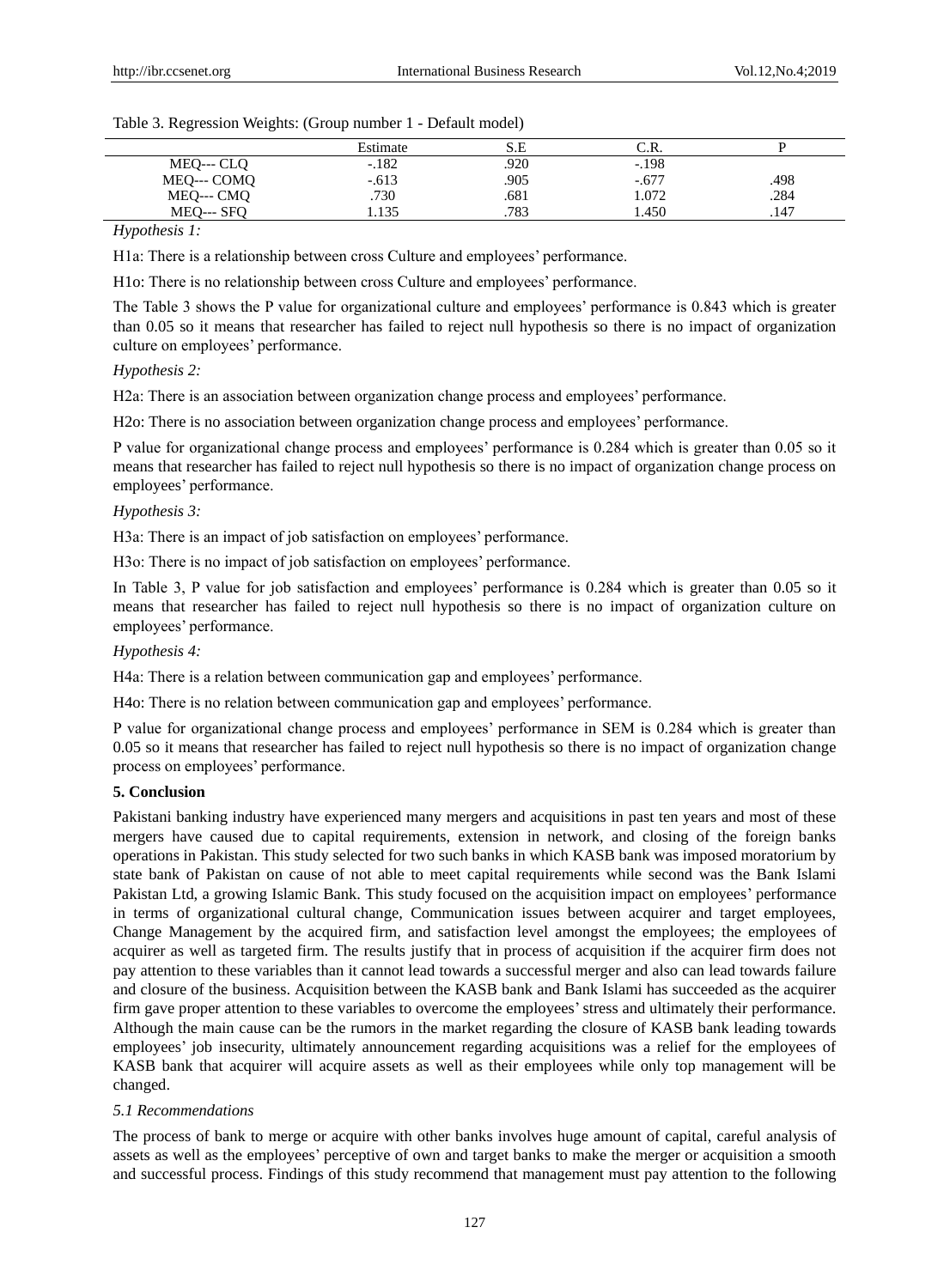areas while making merger and acquisitions decision.

- Acquirer bank need to have proper communication by setting up committees to ensure the effective execution of employee"s grievances and rumors during and after the phase of acquisition.
- Management need to start trainings and orientation programs to handle change which will also be helpful to reduce the cross-culture differences.
- Human Resources Managers need to pay attention towards the job satisfaction of employees with respect to job role ambiguity, empowerment issues and reward and compensation system.

This study in conclusion recommends that future studies in acquisitions and mergers should expand towards other industries like telecommunication. Manufacturing and other development finance institutions such as insurance companies which have experienced mergers and acquisitions in Pakistan. Meanwhile a comparative analysis can also be done be taking a merger and acquisition in Banking sector of Pakistan by comparing the results of a merger and acquisitions.

#### **References**

- <span id="page-5-8"></span>Abbas, Q., Hunjra, A. I., Azam, R. I., Ijaz, M. S., & Zahid, M. (2014). Financial performance of banks in Pakistan after Merger and Acquisition. *Journal of Global Entrepreneurship Research, 4*(1), 13. https://doi.org/10.1186/s40497-014-0013-4
- <span id="page-5-5"></span>Anderson, P. (1999). Perspective: Complexity theory and organization science. *Organization Science, 10*(3), 216-232. https://doi.org/10.1287/orsc.10.3.216
- <span id="page-5-4"></span>Anitha, J. (2014). Determinants of employee engagement and their impact on employee performance. *International Journal of Productivity and Performance Management, 6*3(3), 308. https://doi.org/10.1108/IJPPM-01-2013-0008
- <span id="page-5-12"></span>Bhagat, R. S., & McQuaid, S. J. (1982). Role of subjective culture in organizations: A review and directions for future research*. Journal of Applied Psychology, 67*(5), 653. https://doi.org/10.1037/0021-9010.67.5.653
- <span id="page-5-15"></span>Budhwar, P. S., Varma, A., & Katou, A. A. (2009). The role of HR in cross-border mergers and acquisitions: The case of Indian pharmaceutical firms. *Multinational Business Review, 17*(2), 89-110. https://doi.org/10.1108/1525383X200900011
- <span id="page-5-7"></span>Buono, A. F., & Bowditch, J. L. (1989). The human side of mergers and acquisitions. San Francisco: Jossey-Bass.
- Chase, D. G., Burns, D. J., & Claypool, G. A. (1997). A suggested ethical framework for evaluating corporate mergers and acquisitions. *Journal of Business Ethics, 16*(16), 1753-1763. https://doi.org/10.1023/A:1005794127954
- <span id="page-5-11"></span>Elsass, P. M., & Veiga, J. F. (1994). Acculturation in acquired organizations: A force-field perspective. *Human Relations, 47*(4), 431-453. https://doi.org/10.1177/001872679404700404
- <span id="page-5-3"></span>Fairburn, J., & Geroski, P. (1989). The empirical analysis of market structure and performance.Mergers and Merger Policy. Oxford University Press, New York.
- <span id="page-5-9"></span>Gaughan, P. A. (2010). Mergers, acquisitions, and corporate restructurings: John Wiley & Sons. https://doi.org/10.1002/9781118269077
- <span id="page-5-14"></span>Ivancevich, J. M., Schweiger, D. M., & Power, F. R. (1987). Strategies for managing human resources during mergers and acquisitions.*Human Resource Planning, 10*(1).
- <span id="page-5-2"></span>Kahr, A. (2011). Profitability comes down to staff cuts.*American Banker, 176*(127), 8.
- <span id="page-5-10"></span>Lin, C. Y. Y., & Wei, Y. C. (2006). The role of business ethics in merger and acquisition success: An empirical study. *Journal of Business Ethics, 69*(1), 95-109. https://doi.org/10.1007/s10551-006-9070-0
- <span id="page-5-0"></span>Mariappan, V. (2003). Mergers and Acquisitions: The Human Issues and Strategies. *Indian Journal of Industrial Relations, 39*(1), 84-94.
- <span id="page-5-13"></span>Marks, M. L. (1982). Merging human resources: A review of current research. *Mergers and Acquisitions, 17*(2), 38-44.
- <span id="page-5-1"></span>Martynova, M., &Renneboog, L. (2006). Mergers and acquisitions in Europe.Advances in corporate finance and asset pricing, 13-75. https://doi.org/10.1016/B978-044452723-3/50004-8
- <span id="page-5-6"></span>Mitleton-Kelly, E. (2003). Complex systems and evolutionary perspectives on organisations: the application of